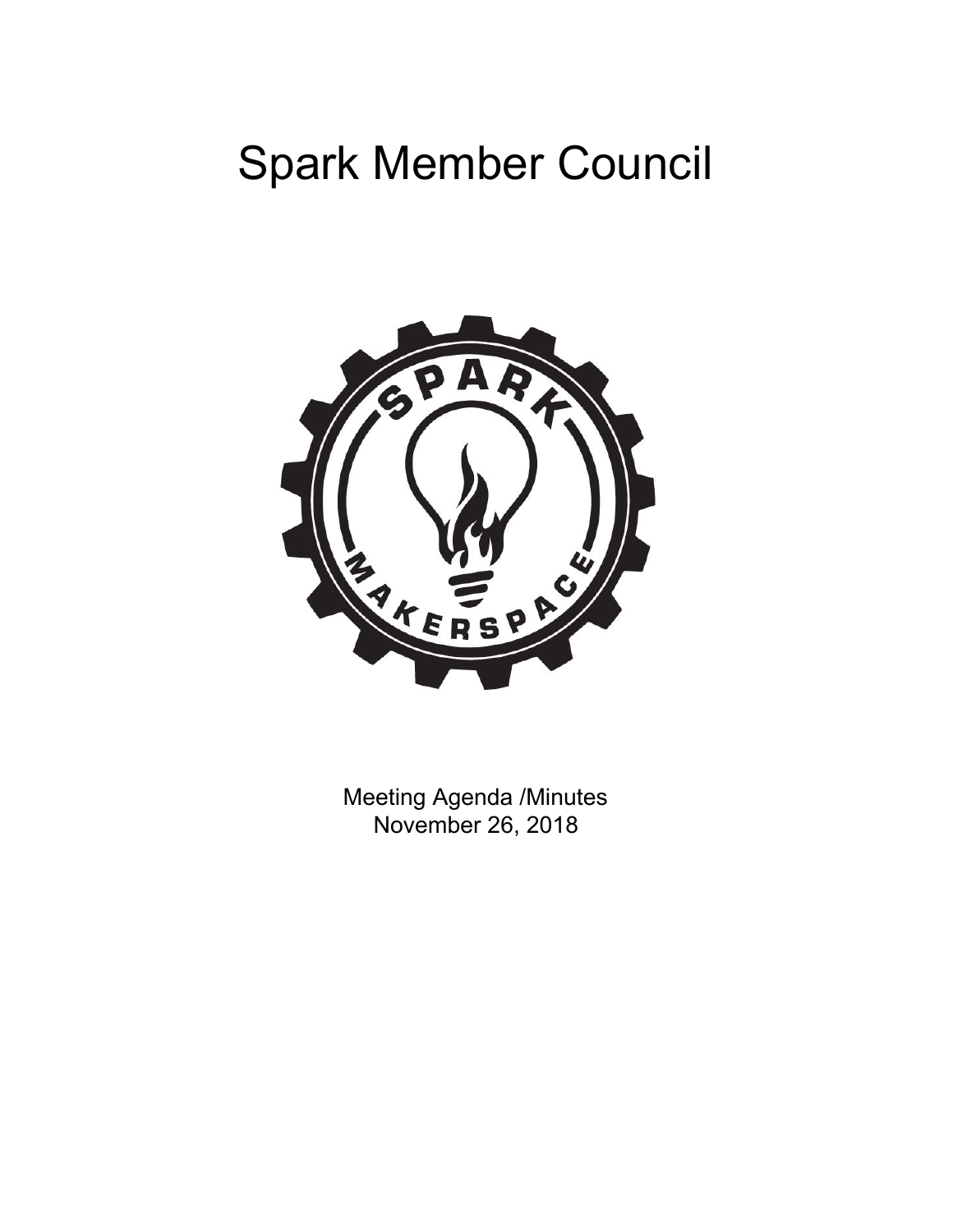## **Member Council**

### **Committee Chair: Casey Moran, John Scimone, Ashby Carlisle**

Formed 3/21/2018, Updated 5/2/2018

- This committee is formed to continue to strategize with the community on matters directly related to membership, including membership levels and responsibilities, member participation in the organization, ideas for income generation, volunteer management, and programming.
- The committee chair(s) may propose any policy changes directly to the Board of Directors, Executive Director, or other appropriate parties with the authority to implement such a change.
- No additional funding is authorized for this committee. Related costs within the existing budget must be approved by the Executive Director. Related costs not in the existing budget must be approved by the board.
- This committee shall be co-chaired by the Executive Director and the senior member representative on the Board of Directors. The junior member representative shall serve as Vice Chair. Additional members may be added to or removed from the committee in a manner determined by the committee.

#### **Chairs:**

John Scimone Casey Moran Ashby Carlisle

#### **Attendees:**

Ashby Carlisle - Programming Vic Filepp - A/V Drew Gates - Electronics Mike Molinari - Electronics x Valerie Gilson - Stained glass x Robert Hatcher- Small metals Tim McGuire - Woodshop x Aly Maderson-Quinlog - Printmaking Nike Desis - Printmaking x Melinda Quinn - Fiber arts x Winifred Bellefleur - Fiber arts x Sherri Condon - Fiber arts x George Ryan - Coworking Casey Moran Stu Sharack

**X = not present**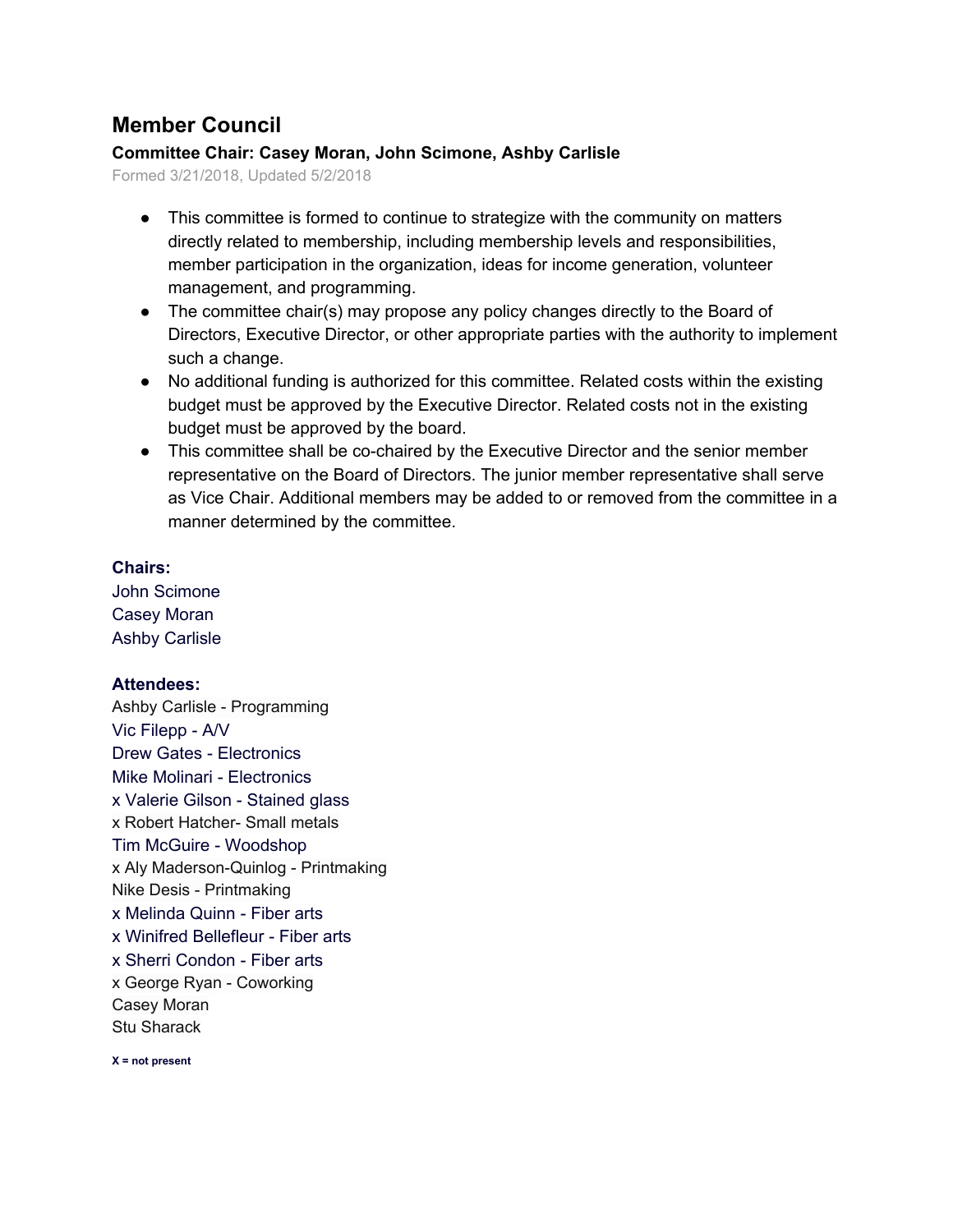- **I. Call to Order -**
- **II. Roll Call**

#### **III. Reading and approval of the minutes**

#### **IV. Reports of Standing Committees - 5 minutes**

- **a.** Spark's Financial Report Available next week
- **b.** Programming

Have classes upcoming for stained glass, fiber arts, printmaking, and drawing. Need regular classes from electronics, would like a demo from small metals.

c. Scholarships 1 scholarship recipient did not work out due to schedule unavailability. All scholarships have been awarded except woodworking.

#### **V. Special Orders - 15 minutes**

a. Signage for Spark Makerspace

Should we get a temporary sign up in the window? Cannot cover more than 30% of windows

We need to get a design ready, determine what we need to do, what the design looks like, and wait until we have funds to execute.

Need to form a committee - possible chairs: George Ryan or John Curran?

b. Makerfaire/Creatinova

Discussed timing of Creatinova/Makerfaire in spring. Timing is tight to get Maker Faire branding. Postpone to 2020?

Need to form a committee. Co-chairs: Aly, Drew, and Casey.

c. Summer Melt/Membership Drive geared towards adults

Need to form a committee. The idea is to have a straight-up member drive where every workstation is active and having a fun activity.

Chair: Mike Molinari and of course Casey

d. Dec. 25th meeting

We're re-scheduling for 12/4

- e. Maker Kids 1 Saturday a month. Team up with the Hygienic Bring up on 12/4 for discussion/vote. Items of concern: age range, overlap with (or partnership with?) the library
- f. Teaching at Brunches with the Social Jackbox at brunch?

#### **VI. Unfinished Business and General Orders - 15 minutes**